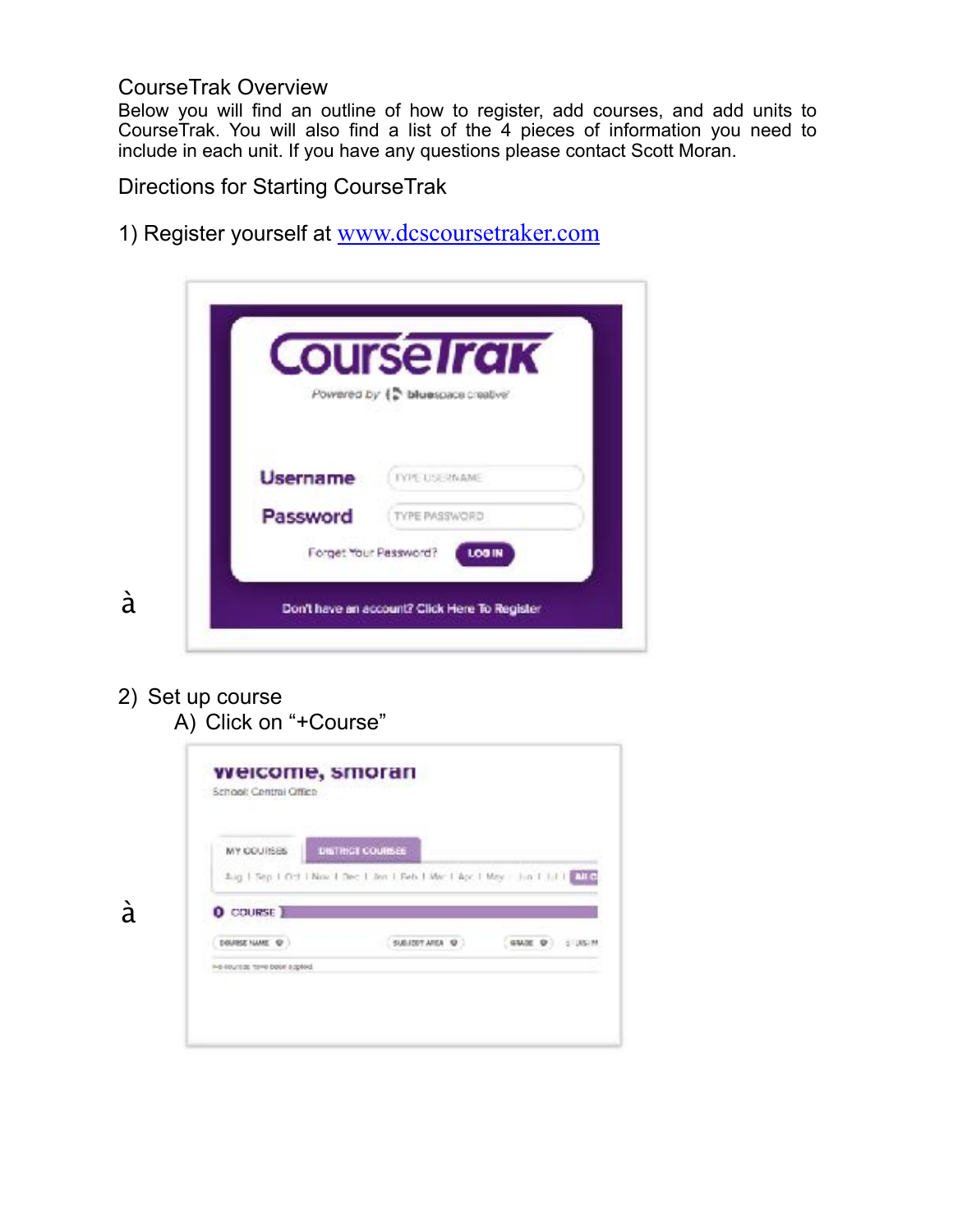## B) Enter in course information

| Course Name          |                              |                  |                    |
|----------------------|------------------------------|------------------|--------------------|
|                      | 5/1001 00000301006           |                  |                    |
|                      | Subject   O OOSE SUBSIT AREA |                  |                    |
| Grade Level [ PRE-K] |                              |                  |                    |
|                      | L) ENDERGARTEN               |                  | <b>P.A. DOWN</b>   |
|                      | <b>DIRST</b>                 | 日本新市             | <b>EL NONTH</b>    |
|                      | E BECOND                     | E SIXTH          | <b>U TENTH</b>     |
|                      | C Fastery                    | <b>E EEVENTH</b> | <b>CELEVIDICIA</b> |
|                      | <b>EL POURTH</b>             | □ вкити.         | <b>IT TWEETH</b>   |

C) To add units, click on "eyeball" and then +Unit



3) Begin mapping! Remember to add your objectives, assign standards to those objectives, and upload the summative assessment for each unit